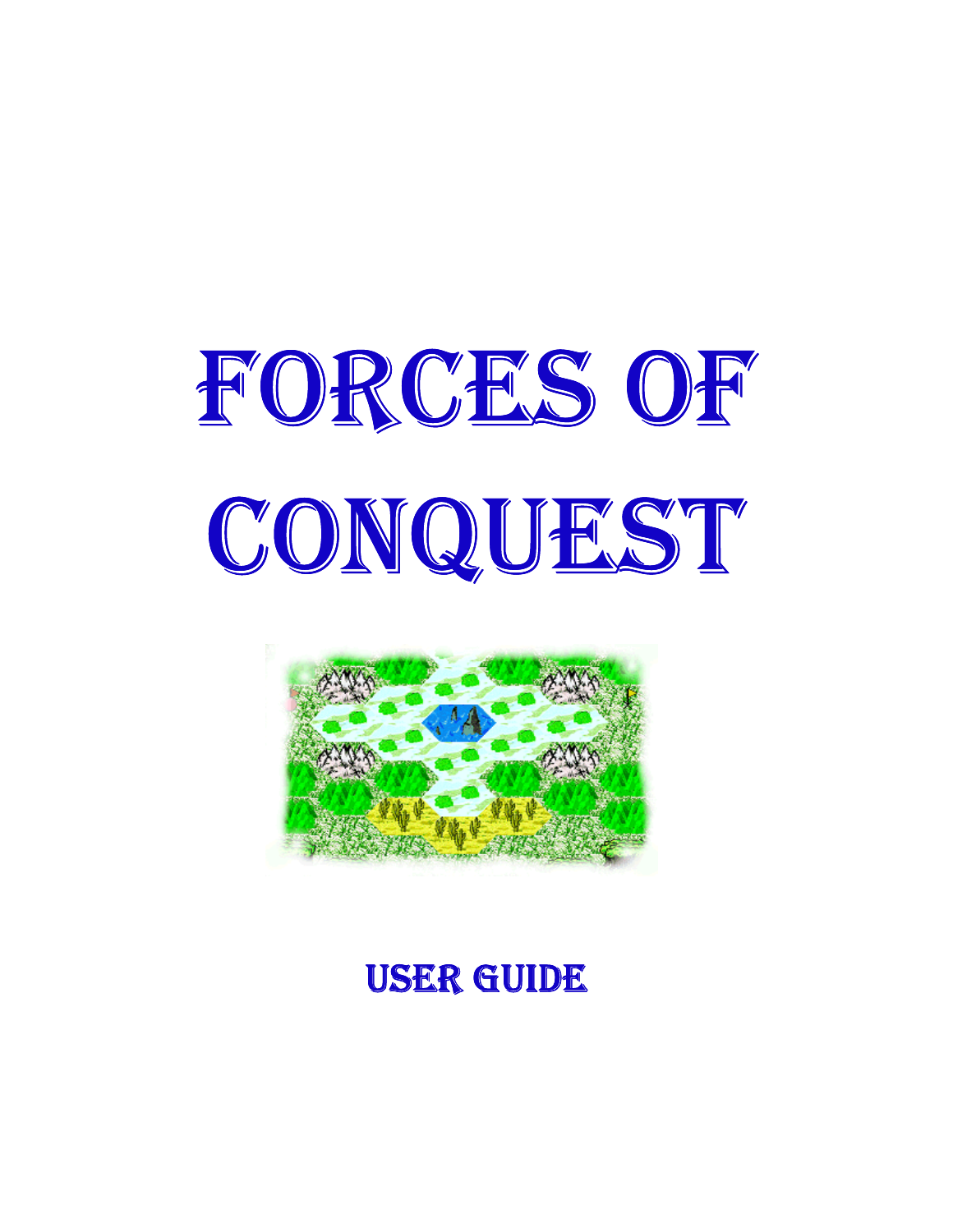## - 
-

"Forces of Conquest" is a turn-based strategy game of territorial domination. The game is designed for 2-6 players sharing a single computer. This user instruction manual will guide you through the basic steps of setting up and playing the game.

## --

Currently, no formal installation exists. The following set of instructions detail the steps needed to set up the game manually. NOTE: FORCES OF CONQUEST REQUIRES JAVA 1.4!!! Also, a minimum screen resolution of 1024x768 is required.

#### **Installation Instructions**

#### Install:

- 1. Ensure that Java 1.4 is installed on the target machine
- 2. Obtain the FOC.zip file
- 3. Unzip the file in the directory of your choice

For new build: (path environment variable must be properly set for Java)

- 1. Run *make.bat* from the *source* directory
- 2. Run *makejar.bat* from the *classes* directory

Running (with or without new build): Double-click the *foc.jar* file or run *java –jar foc.jar* from the *classes* directory

#### **OBJECTIVES**

Each player begins the game by selecting a territory to be used as a "fortress". Once selected, this territory will contain the layer's flag and cannot be changed during the game. The object of the game is to capture the territory containing the enemy's flag by defeating any armies defending that territory and subsequently occupying the territory. Players may build armies, construct defenses and occupy resource generating territories in order to protect their own fortress from destruction.

## ! "# -\$-

This section is designed to introduce some of the important aspects of the game such as resources, armies, structures and general game rules. Each topic will include explanations of what each aspect of the game includes and how it affects game play.

#### *Resources*

There are various types of territories that make up the game board. Each type of territory is capable of supplying different types and amounts of resources to the owner. Note that many territories produce a ranged amount of a resource. This means that the harvest amount of resource will vary from turn to turn. Resources are used in many cases as payment for an action. For example, resources are used to sustain existing armies, purchase new armies and build defensive structures. The various resources and some possible uses are shown in *Figure 1*. As will be discussed later, a player can claim a territory by entering the territory and defeating any enemy opposition if it exists. *Figure 2* shows the various types of territories and the resources that are supplied to the owner.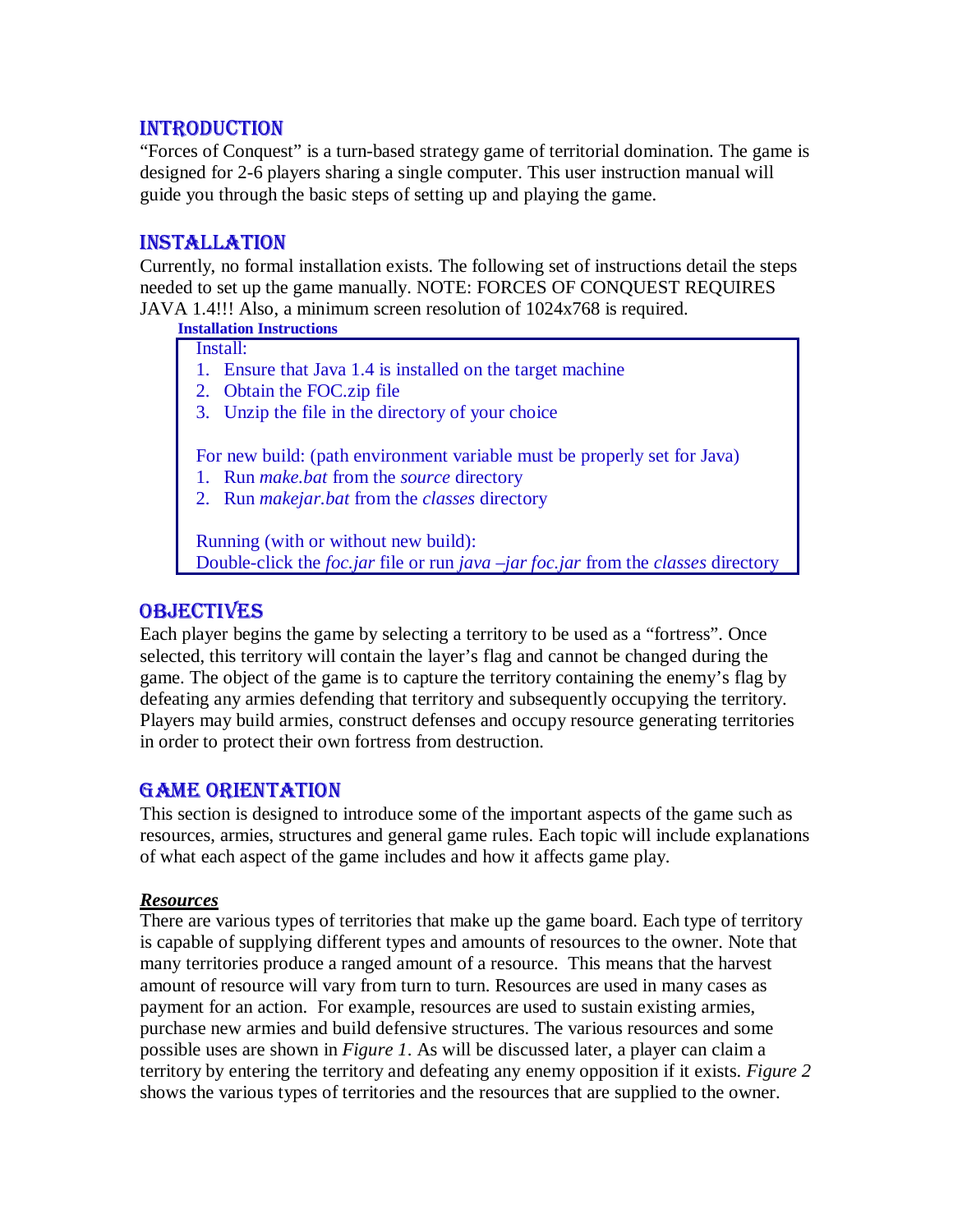| <b>Resource</b> | <b>Name</b>  | <b>Uses</b>                                                    |
|-----------------|--------------|----------------------------------------------------------------|
|                 | Food         | Purchase new armies<br>Feed existing armies                    |
|                 | <b>Wood</b>  | Build wooden defensive structures<br>Use to purchase catapults |
|                 | <b>Stone</b> | Build stone defensive structures<br>Use to purchase catapults  |
|                 | <b>Metal</b> | Use to purchase catapults                                      |

*Figure 1*



*Figure 2*

## *Armies*

Players must build armies in order to defend their own fortress and conquer their enemy's fortress in order to win the game. There are various types of army units available for a player to purchase. The various army units, their purchase cost and attributes are shown in *Figure 3.* Existing armies demand a food supply that is due at the beginning of each turn. Armies that do not receive their food supply will not have their movement points regenerated at the beginning of the turn.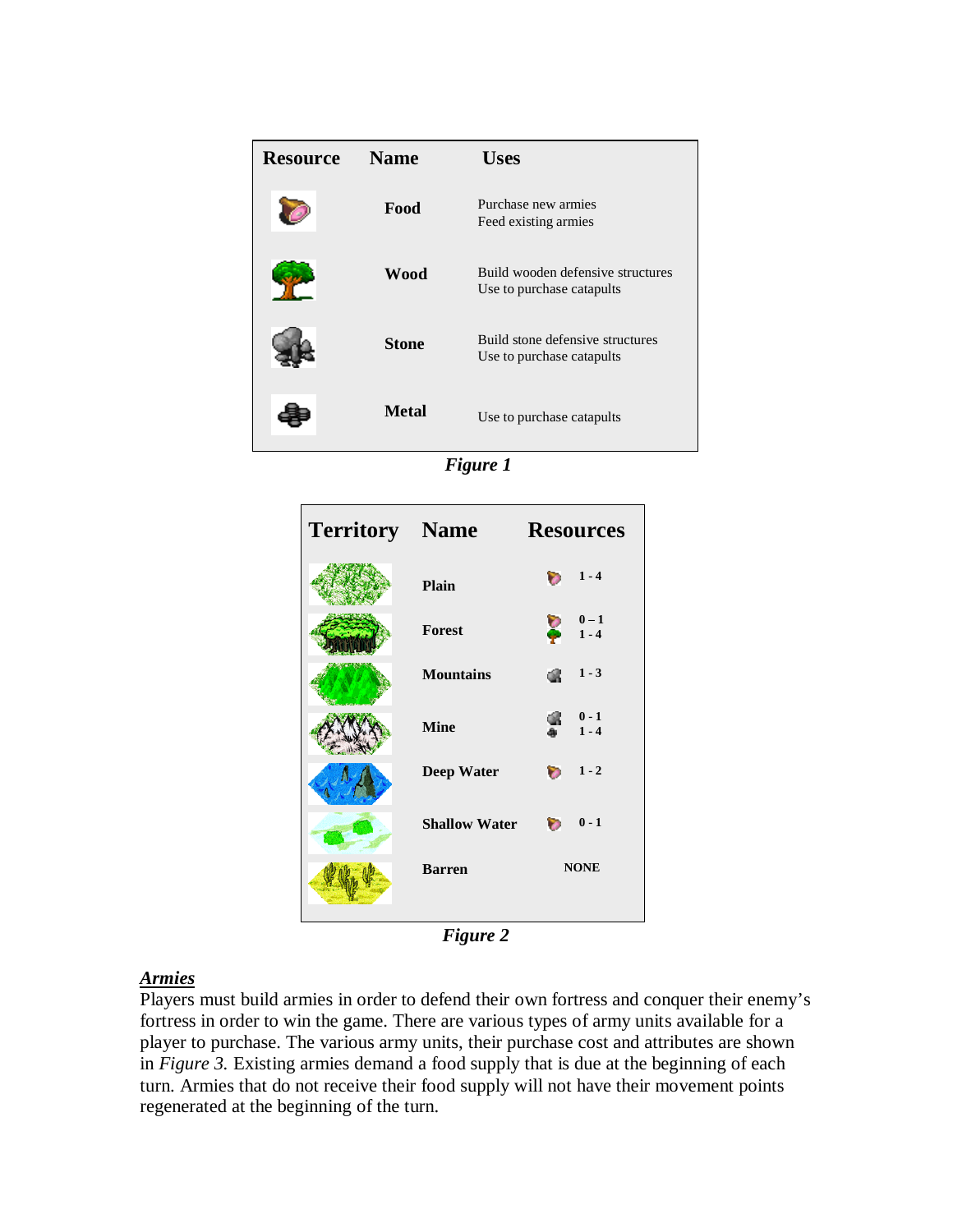| Unit | <b>Type</b>     | Cost                      | <b>Attributes</b>        |                |                           |
|------|-----------------|---------------------------|--------------------------|----------------|---------------------------|
|      |                 |                           | Attack                   | <b>Defense</b> | Movement<br><b>Points</b> |
|      | <b>Soldier</b>  | 10 <sup>5</sup>           | 2/0                      | $\overline{2}$ | $\overline{\mathbf{4}}$   |
|      | Ranger          | 25                        | 1/1                      | $\mathbf{2}$   | 6                         |
|      | <b>Defender</b> | 20                        | 1/0                      | 3              | $\overline{2}$            |
|      | Catapult        | 15 <sub>•</sub><br>5<br>5 | <b>Varies</b><br>w/ ammo | 10             | $\mathbf{1}$              |

*Figure 3*

#### *Structures*

Player can build structures to defend their territories against enemy attacks. Examples of various structures and their defensive attributes are shown in *Figure 4*. Structures will take damage in battle and require maintenance if not destroyed. The owner of the structure must repair the structure using the proper resources or it will become less effective and eventually become ineffective. A more complete listing of various structures can be found in Appendix A.

| Unit | <b>Type</b>                  | Cost            | Defense/<br><b>Protection</b> |
|------|------------------------------|-----------------|-------------------------------|
| # 留官 | <b>Bridge</b>                | $\frac{5}{5}$   | 20/0%                         |
|      | Wooden<br>Wall               | $10 \, \degree$ | 10/25%                        |
|      | Wooden<br><b>Tower</b>       | 15 <sup>o</sup> | 15/35%                        |
|      | <b>Stone</b><br><b>Wall</b>  | 10              | 30/50%                        |
|      | <b>Stone</b><br><b>Tower</b> | 20 <sub>5</sub> | 60/75%                        |

*Figure 4*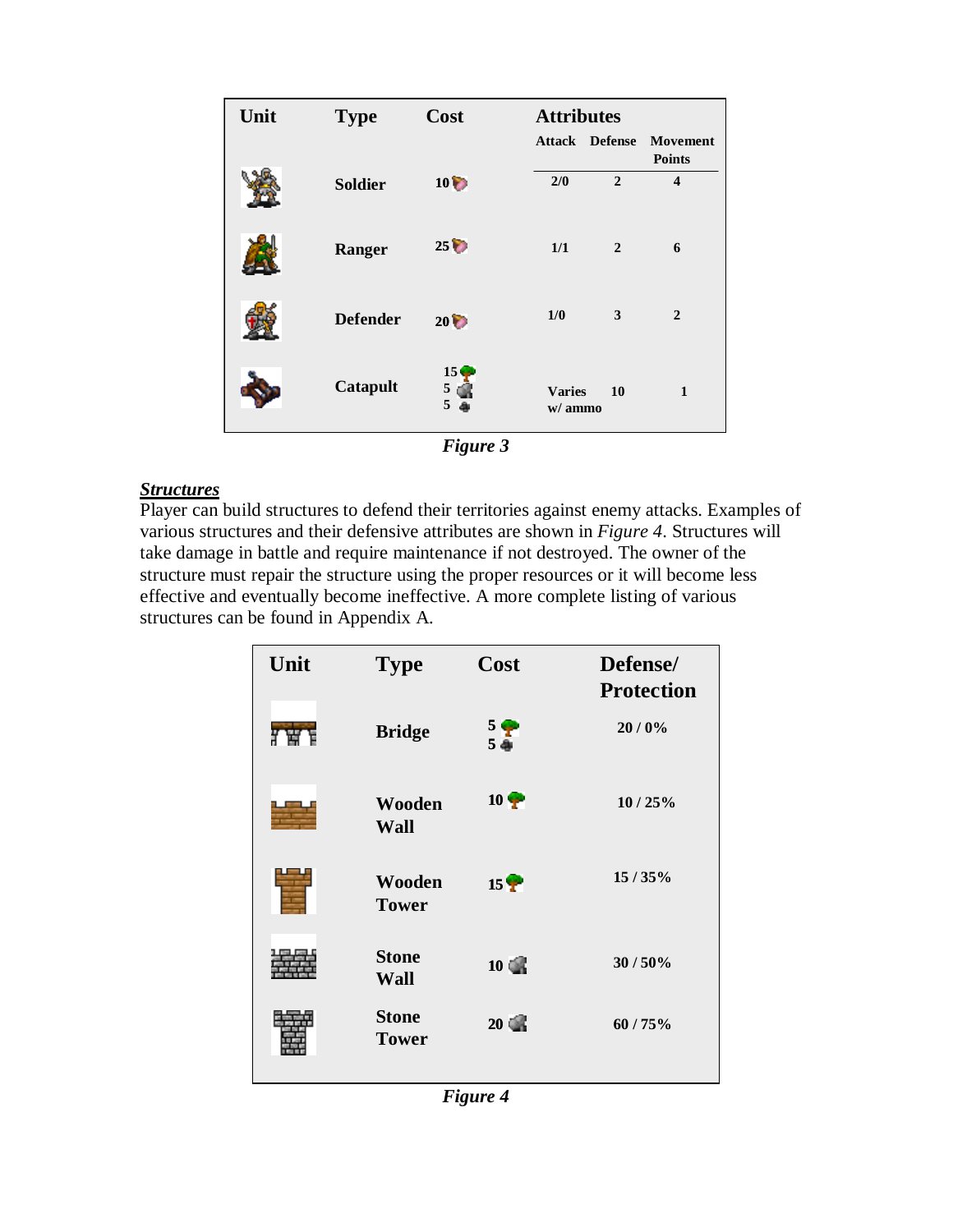# $GAME$   $PLAY$

Before game play can begin, a couple pieces of information are required. The users of the game must provide the number of players, the players names (optional), the color each player wishes to have represent their possessions, and the board that is to be played used as the game map.

The game begins with each player choosing a territory to place his or her fortress. There will be certain territories shaded red that represent valid fortress locations. Each player must choose one of these locations. Moving the mouse pointer to the edge of the screen scrolls the main map. There is also a "mini map" located below the main map on the right-hand side. Click on a location within this map to center the main map on the specified location. Click on a territory to view its type and the resources it will supply to its owner and the current owner.

The game is turn-based and a player can only perform actions during his or her turn. Each turn consists of three stages: Resource, Upkeep, and Main.

During the *resource* stage, all resources provided by player's owned territories are automatically calculated and added to the current player's total resources. During the *upkeep* stage, upkeep costs for all units are automatically subtracted from the current player's resources. The inability to pay upkeep costs for any unit results in its movement points not being refreshed at the start of the turn. Both of these stages occur automatically without the aid of the player.

The *main* stage is the time during a player's turn where they may build or repair structures, purchase new army units, and/or perform any unit actions such as moving into a new territory. Some of these actions are performed by selecting tasks from the "Action Menu" shown below.

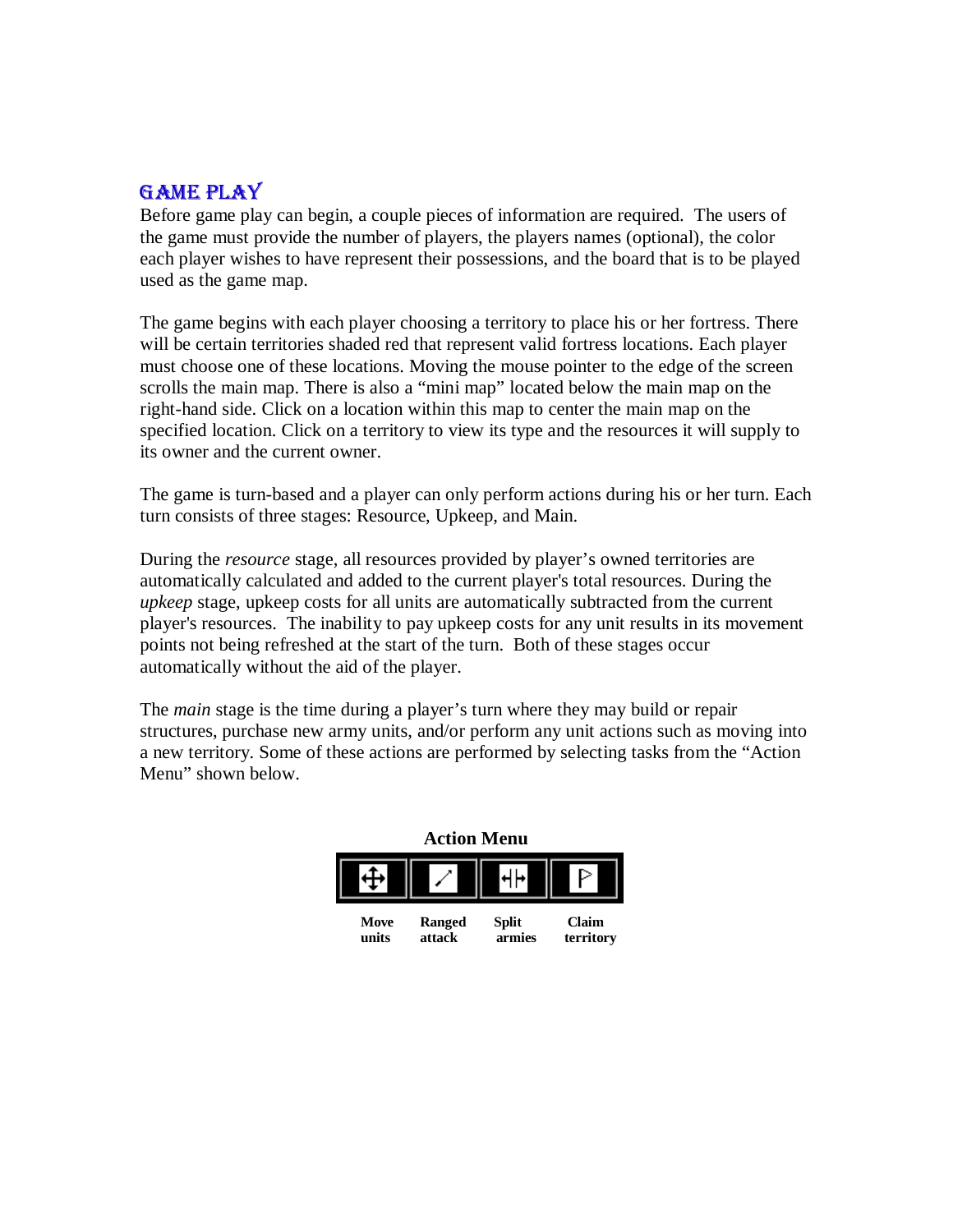## *Purchasing a new mobile or stationary unit*

- 1. In the "Available Units" menu, select 'M' to see the selection of mobile units or 'S' to see the selection of stationary units.
- 2. Select the desired unit from the "Available Units" menu.
- 3. The unit's cost and attributes will be displayed in the display to the left.
- 4. Click the "Buy" button to purchase the unit (the button will be grayed out if there are not enough available resources to make the purchase).
- 5. Choose the location on the map to place a stationary unit. Mobile units will automatically be placed at the player's fortress. Note: Walls can only be placed on borders and are the only stationary unit that can occupy a border.



## *Moving a mobile unit*

- 1. Select the unit by clicking on it with the mouse.
- 2. The unit's attributes will be displayed in the lower window.
- 3. If the unit's turn is not over (see info screen for status), select 'Move units' from the "Action Menu".
- 4. Select an adjacent territory to move the mobile unit. Note that movement requires use of a unit's movement points. Different territories cost different amounts of movement point for different types of units. An army will not be able to make the move if the cost is too great. Also note that not all units can pass through every type of territory. A move will not be completed if the destination territory is not allowed by the unit. Completely running out of movement points will end the unit's turn.

# *Attacking an enemy unit (Near)*

- 1. Moving into a territory occupied by an enemy unit will automatically result in a battle. A near battle involves using the first number displayed as the attack strength (Attack = Near/Ranged). Note that all units capable of inflicting damage will do so when defending. Also note that defense is an automatic response. Since walls do not reside in territories, they are by trying to pass into the territory beyond rather than trying to enter the same territory.
- 2. A battle may last several turns depending on the units involved. If this is the case, the player will be prompted as to whether he or she wishes to continue fighting or retreat before being able to take other actions on new turns. Note that battling armies do not get their movement points regenerated (so it is possible to be stuck in battle). The only exception to the near attack causing continued battle is assault on a wall. In this case, the army will attack the wall and then draw back into the previously occupied territory. Attacking will end a unit's turn.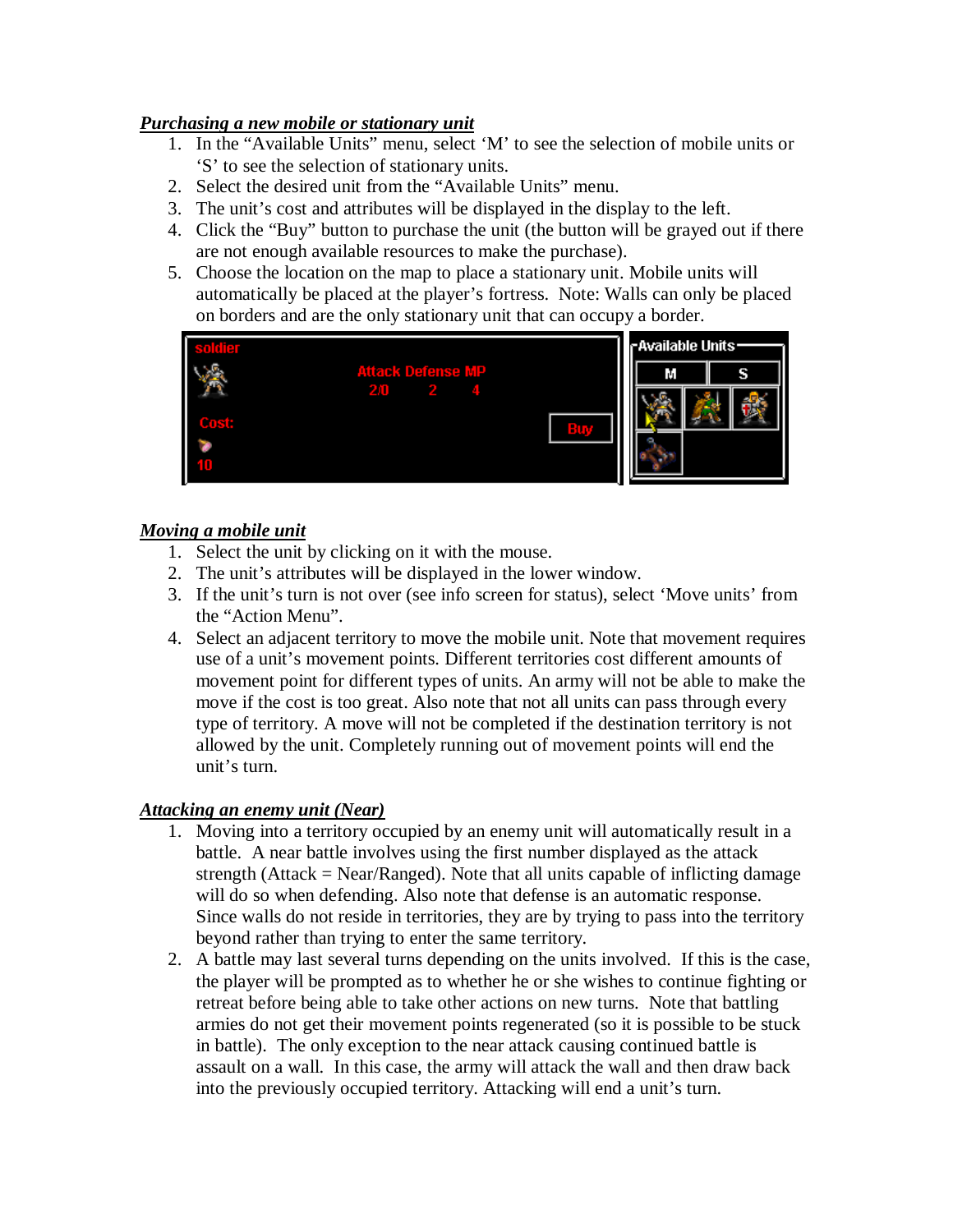## *Attacking an enemy unit (Ranged)*

- 1. If 'Ranged Attack' is selected from the "Action Menu", a unit may attack from a small distance or possibly over a defensive structure. Choose this option and then specify the target of your attack. Note that different units have different ranged attack abilities and strength. If the second attack number is  $0$  (Attack = Near/Ranged), then the attack will be ineffective, but the defender will still inflict damage if capable of a ranged attack. Also, if the ranged attack does not occur after making the selection, this is due to the fact that the target is beyond the attacker's range.
- 2. Unlike a near attack, a ranged attack does not lock the units in battle. If the player wished to continue a ranged assault, this must be performed manually every turn. Attacking will end a unit's turn.

**Note on attacking and stationary units:** Stationary units are intended for defense. Therefore, neither the stationary unit nor an inhabiting army can initiate an attack.

## *Combining units and entering stationary units*

- 1. To combine units into a single force, simply move them into the same territory. This concept also applies to moving into a defensible unit (either the stationary unit or its residing territory must be the move destination in order to enter a stationary unit).
- 2. The combination will occur automatically assuming that the maximum size of an army is not exceeded and (if in a defensible stationary unit), the maximum capacity of the stationary unit is not exceeded. If either capacity is exceeded, a split operation is forced. Note that combinations can only involve units owned by the same player. If the units are not owned by the same player, a battle will occur (instead of a combination).

#### *Splitting a unit*

- 1. Splitting a unit can occur manually by selecting the unit and then the 'Split Armies' button or automatically if a combination results in an exceeded capacity.
- 2. Once the split mode is engaged, the player must select a neighbor location for the moving units to be placed.
- 3. At this point, the bottom part of the screen is replaced with the contents of the mobile unit allowing for transfer of some units to a new army. Note that each unit must have enough movement points to make it to the destination territory.
- 4. Once the player is done, he or she must select the 'Done' button which will return the game to a normal mode of play.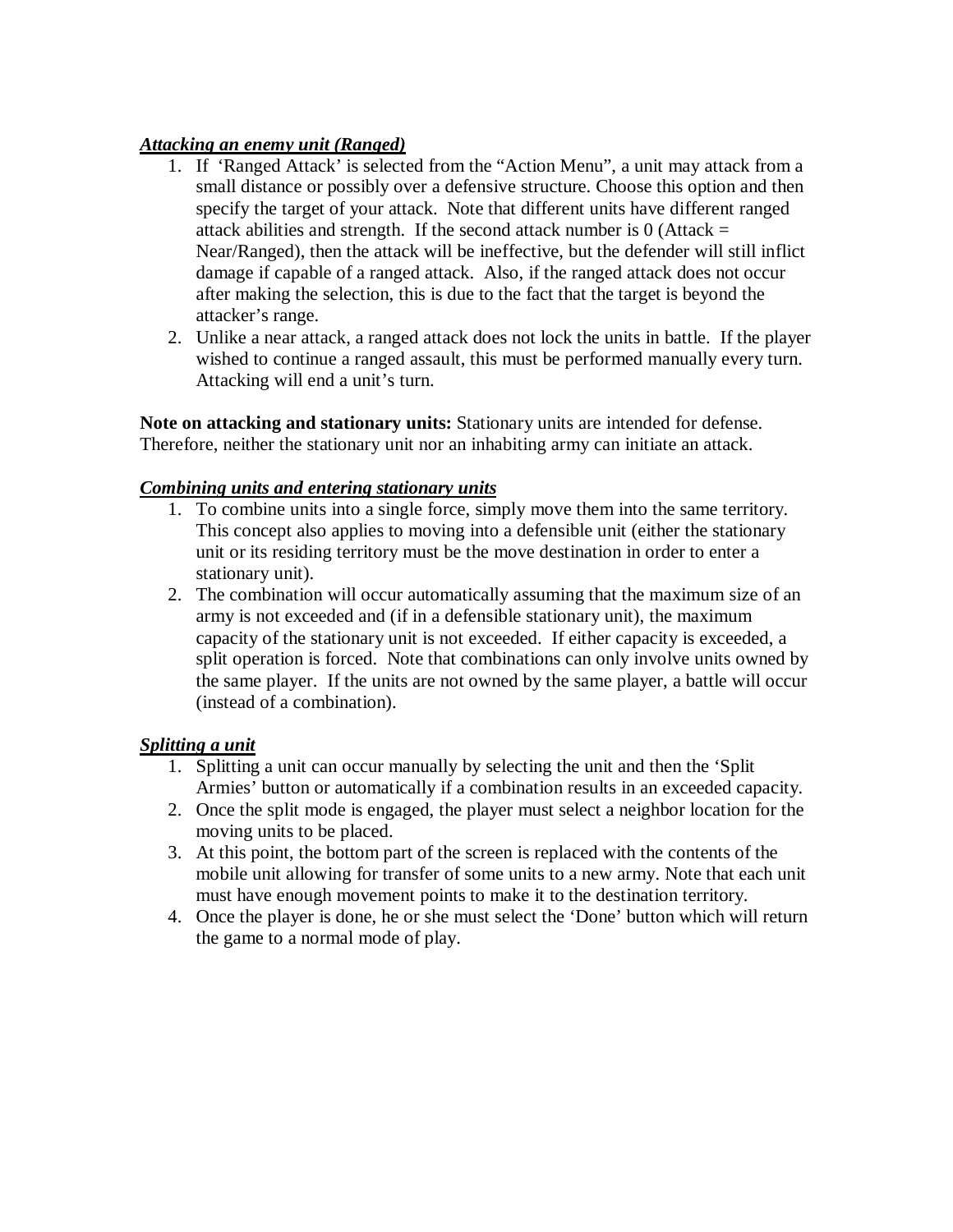## *Repairing a stationary unit*

- 1. Stationary units are unique from mobile units in that they can be repaired after receiving damage in battle. This can be done by selecting the damaged unit and then pushing the 'Repair' button that appears on the info screen.
- 2. Repairing a stationary unit costs an amount of resources that is determined by the percentage of damage taken multiplied by the original cost of the unit. This will be automatically deducted when a repair action is performed. The repair will not occur if the player can not afford it.

# *Ammo for siege weapons (if applicable)*

- 1. To use the siege weapon, it must be equipped with ammunition and it must also be in an army with some type of unit that can operate it.
- 2. To buy ammo, select the unit on the map that contains the siege weapon. Then in the mobile unit window, select the siege weapon. In the lower-right corner of the information display screen, there are the available type of ammunition. Simply click on one of the icons to purchase the ammunition.
- 3. A siege weapon can have various types of ammunition at its disposal. In order to change the type of ammunition that is currently being used, simply select the desired ammunition type in the 'Current Ammo' listing.

## *Claiming a territory*

- 1. An army can claim a territory if there is nothing else currently occupying the territory. This is done by selecting the army that is to perform the claim and pushing the 'Claim Territory' button. Claiming a territory costs movement points (1 if not previously owned, 2 if owned by an opponent). Claiming a territory will end a unit's turn.
- 2. Claiming a base territory of an opponent results in the removal of that opponent from the game. If this was the final opponent, the game is won.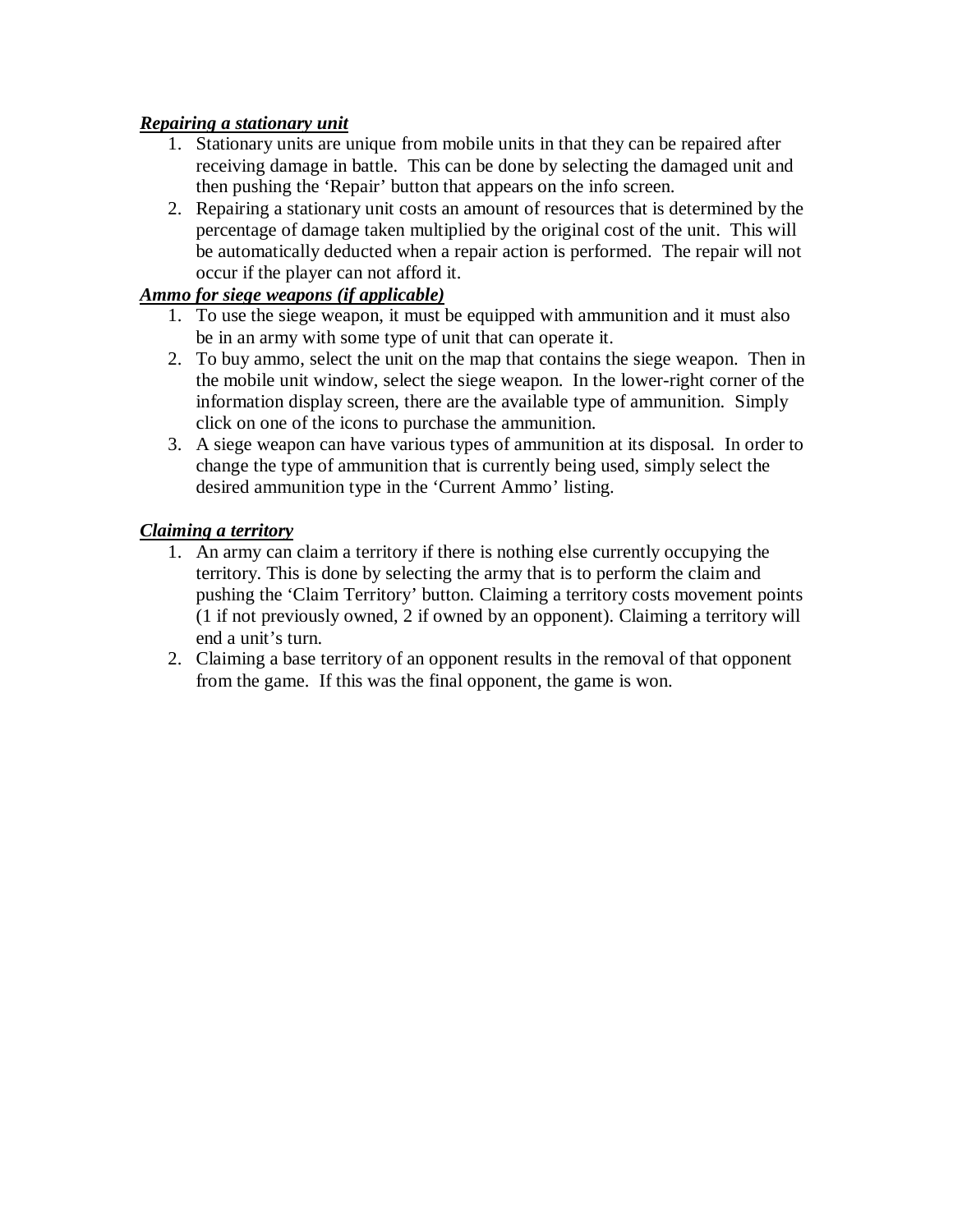# **Appendix A – Unit and Structure Data**

**Name:** Soldier **Cost:** 10 food **Upkeep:** 1 food **Attack/Defense:** 2/2 **MP:** 4 **Territory movement costs:**

| Territory:           | Cost: |
|----------------------|-------|
| Plain                | 1 MP  |
| Forest               | 2 MP  |
| Mountain/Mine        | 4 MP  |
| <b>Shallow Water</b> | 3 MP  |
| Deep Water           |       |
| <b>Barren</b>        | 1 MP  |

**Description:** Soldiers are average in everything from speed to fighting ability. They cannot cross deep waters without the help of a bridge or boat.

**Rationale:** Soldiers are not as weighted down by armor as a defender.

**Name:** Ranger **Cost:** 25 food **Upkeep:** none **Attack/Defense:** 1/2 **MP:** 6

#### **Territory movement costs:**

| Territory:           | Cost: |
|----------------------|-------|
| Plain                | 1 MP  |
| Forest               | 1 MP  |
| Mountain/Mine        | 2 MP  |
| <b>Shallow Water</b> | 1 MP  |
| Deep Water           | 2 MP  |
| <b>Barren</b>        | 1 MP  |

**Description:** Rangers are the fastest, but they are not very powerful fighters. An Army may not have more than 2 Rangers as they get in each other's way. A ranger is the most proficient at traversing the different types of terrain. They are also good swimmers and climbers.

**Rationale:** Rangers have little or no armor and light clothing making them fast. They do not carry a lot of equipment with them allowing them to swim across deep waters.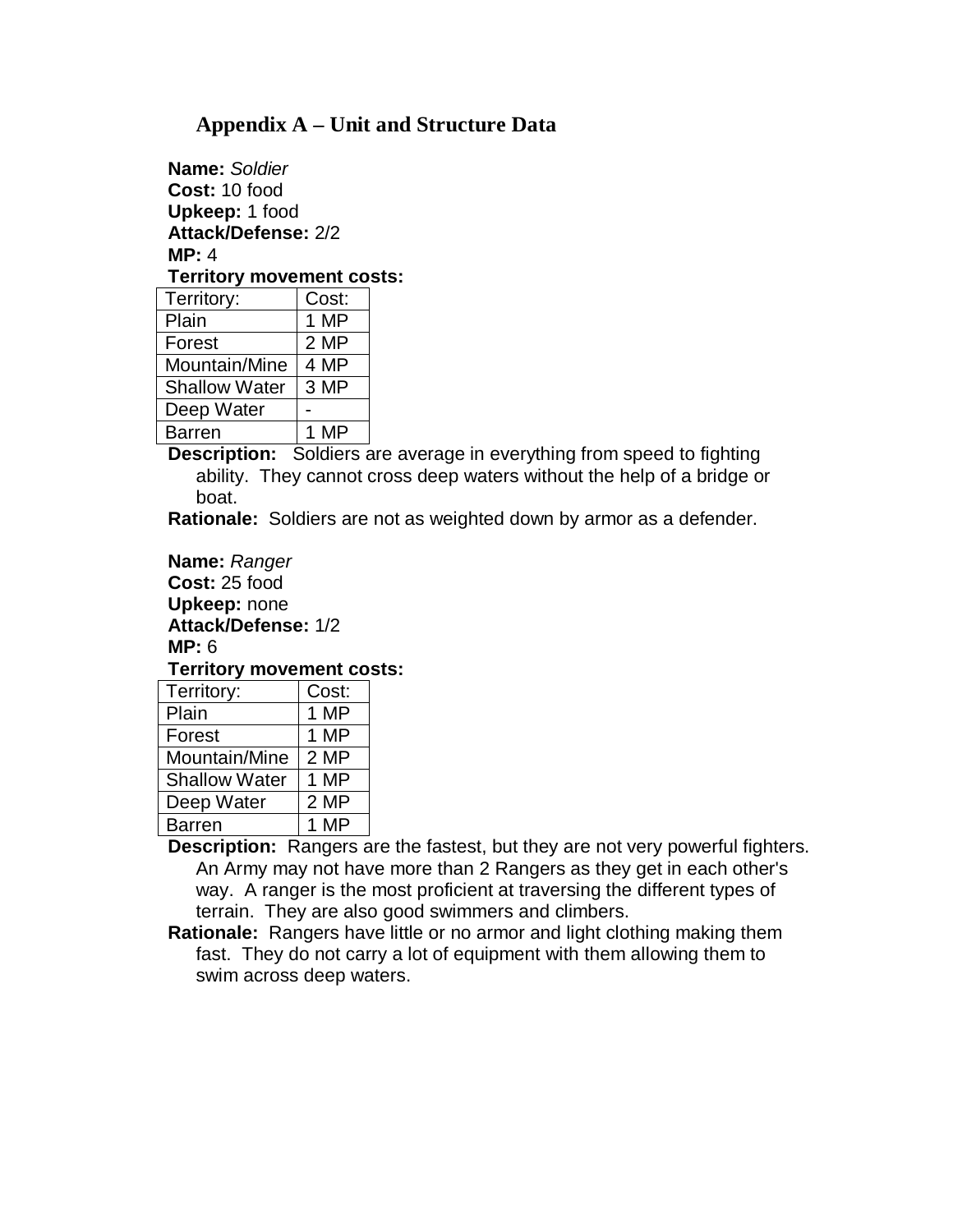**Name:** Defender **Cost:** 20 food **Upkeep:** 2 food **Attack/Defense:** 1/3 **MP:** 2

#### **Territory movement costs:**

| Territory:           | Cost: |
|----------------------|-------|
| Plain                |       |
| Forest               | 2     |
| Mountain/Mine        | 2     |
| <b>Shallow Water</b> |       |
| Deep Water           |       |
| Barren               |       |

**Description:** Defenders are the slowest, but they are the best at fending off attacks. They cannot cross any water without the help of a bridge.

**Rationale:** Defenders are the most loaded down with armor and equipment.

**Name:** Bridge

**Cost:** 5 wood, 5 stone

**Defense:** 20

**Protection:** 0%

**Description:** A wooden bridge with stone supports that goes over any water territory. It does not provide any protection from attacks.

**Special Abilities:** A bridge makes easy passage over water, so the MP cost for most units to cross a bridge is reduced.

**Name:** Wooden Wall

**Cost:** 10 wood

**Repair Cost:** 1 wood per point

**Defense:** 10

**Protection:** 25%

- **Description:** A wall made out of wood that serves as a defensible structure. It can be placed on the border of Plain, Forrest, or Barren territories. It provides a 25% protection from projectile attacks.
- **Special Abilities:** A Wooden Wall can hold 1 Stationary Army Unit. It provides a 25% protection from all attacks for its Stationary Army Unit.

**Name:** Stone Wall

**Cost:** 10 stone

**Defense:** 30

**Protection:** 50%

- **Description:** Same as a Wooden Wall except that it has a stronger defense and it provides a 50% protection from projectile attacks.
- **Special Abilities:** Same as a Wooden Wall except it can hold up to 2 Stationary Army Units and provides 50% protection from all attacks for its Stationary Army Units.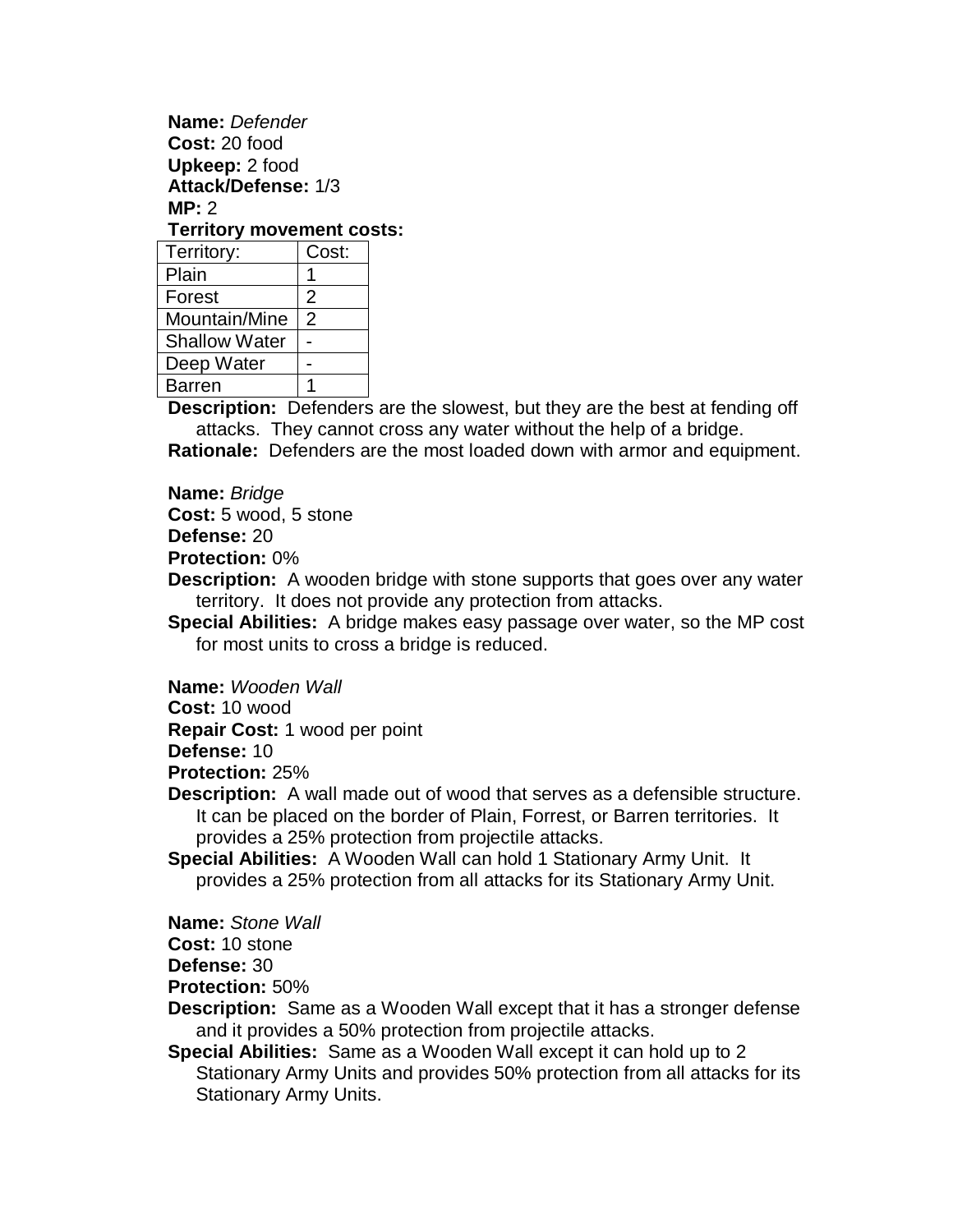**Name:** Wooden Tower

**Cost:** 15 wood

**Defense:** 15

**Protection:** 35%

- **Description:** A tower made out of wood that serves as a defensible structure. It can be placed in any empty non-water territory. It provides a 35% protection from projectile attacks.
- **Special Abilities:** A Wooden Tower can hold up to 2 army units. It provides a 35% protection from all attacks for its army units.

**Name:** Stone Tower

**Cost:** 20 stone

**Defense:** 60

**Protection:** 75%

- **Description:** Same as a Wooden Tower except it has a stronger defense and provides 75% protection from projectile attacks.
- **Special Abilities:** Same as a Wooden Tower except it can hold up to 3 army units and provides 75% protection from all attacks for its army units.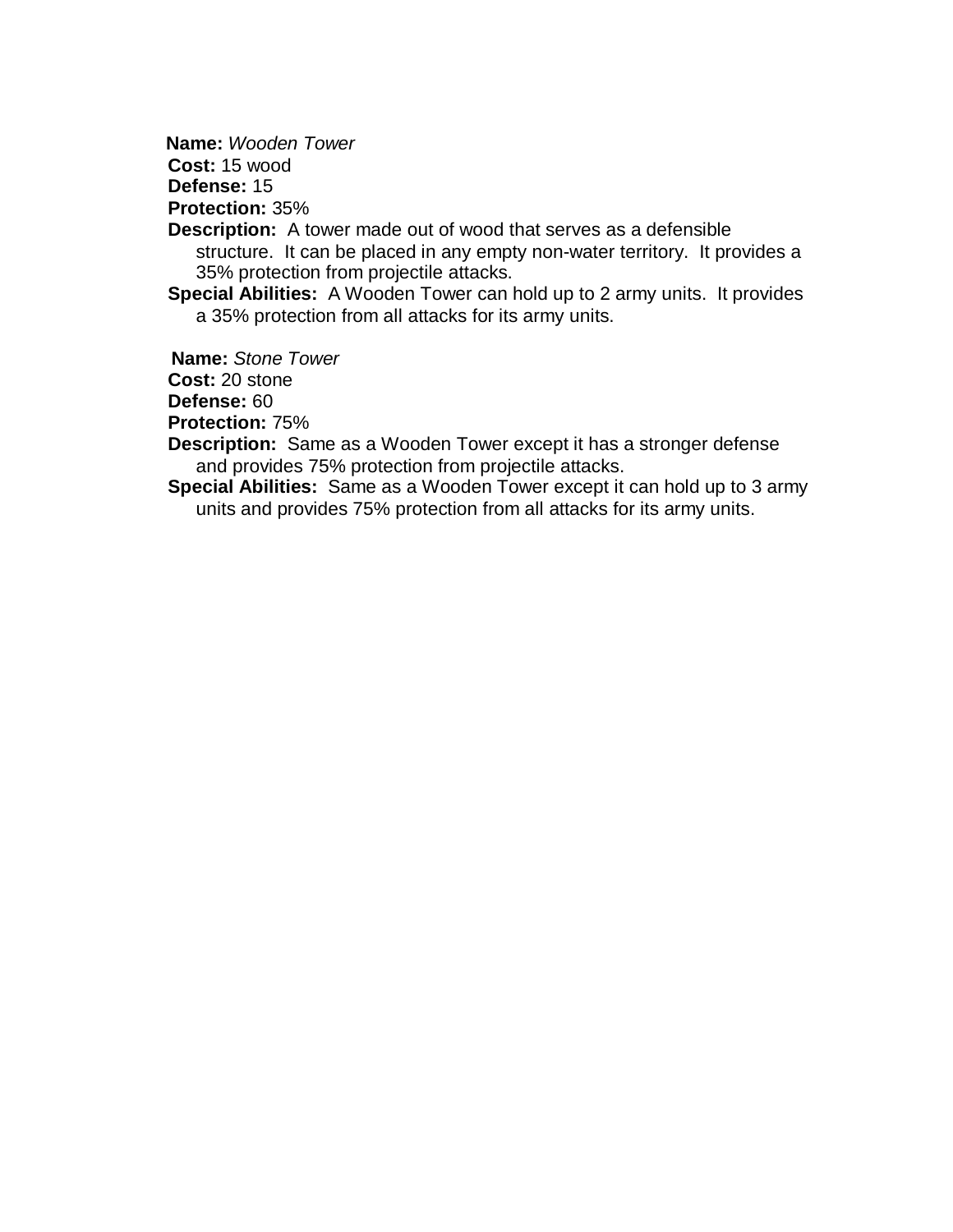**Name:** Catapult **Cost:** 15 wood, 5 stone, 5 metal **Attack/Defense:** \*/10 **MP:** 2

## **Territory movement costs:**

| Territory:           | Defender:       |  |  |  |
|----------------------|-----------------|--|--|--|
| Plain                |                 |  |  |  |
| Forest               |                 |  |  |  |
| Mountain/Mine        |                 |  |  |  |
| <b>Shallow Water</b> |                 |  |  |  |
| Deep Water           |                 |  |  |  |
| <b>Barren</b>        | 1               |  |  |  |
| Ammo attack chart:   |                 |  |  |  |
| Ammo:                | Attack:         |  |  |  |
| Wood                 | 1               |  |  |  |
| Food                 | $\overline{2}$  |  |  |  |
| Army Unit            | Depends on Type |  |  |  |
| <b>Stone</b>         | 5               |  |  |  |
| Metal                |                 |  |  |  |

#### **Protection:** 0%

- **Description:** A Catapult is a slow moving, defensible mobile unit similary to an army but is dependent on an infantry unit. It cannot move or perform any actions without this unit. It flings ammo at the enemy (projectile weapon). It is unable to traverse through any rough terrain due to its size and weight, but it packs a powerful punch. A Catapult is only able to attack adjacent territories and not the current territory. The amount of damage it does depends on what ammo is used. The ammo type is chosen whenever it attacks. There is a limit of one Catapult per army. If an army unit is used as ammo, damage to the army unit is based on what it hits (or misses).
- **Special Abilities:** A Catapult is a mobile structure, but in order to move it must have an army unit assigned to it. It does not need to have a army unit to fire. A catapult is the only unit that is able to attack over walls. Its accuracy depends on the protection rating of any structures that are in the line of fire.